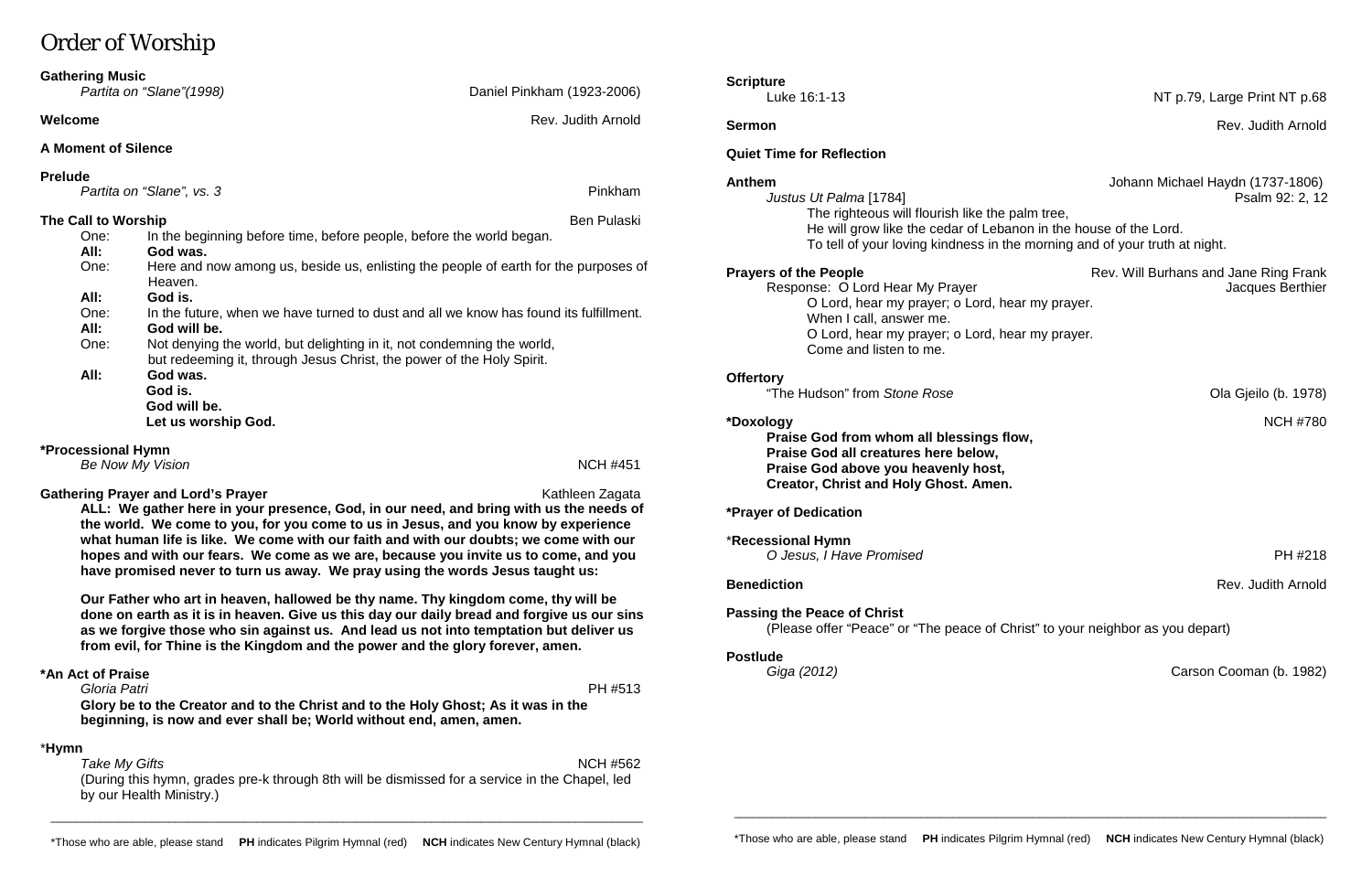# Today's Worship Service

#### **Sanctuary Flowers**

Today's Chancel Flowers are given to the Glory of God and in loving memory of family and friends of Kris Montgomery & John Montgomery. Today's Narthex flowers are given in loving memory of Isabel and Everett Goss, by their family.

# Meet Our Church

**First Congregational Church in Winchester, UCC,** *An Open and Affirming Congregation* 21 Church Street, Winchester, MA 01890 781-729-9180 **www.fcc-winchester.org**

We are a Christ-centered, nurturing community: growing in faith, serving in love, welcoming all with joy.

The Congregation, Ministers To The World Rev. William Burhans, Lead Pastor Rev. Ms. Judith B. Arnold, Associate Pastor Ms. Kathleen Zagata, RN, MS, CS, Minister of Congregational Health & Wellness Ms. Jane Ring Frank, Minister of Music & Worship Arts Mr. Ben Pulaski, Minister of Faith Formation: Children & Youth Mr. Jeffrey Mead, Organist Mr. Bradley Ross, Sexton Mr. Tyler Campbell, Assistant Sexton Ms. Sarah Marino, Office Manager The Rev. Dr. Kenneth Orth, Pastoral Counselor (Affiliate)

## Welcome!

We are happy you have joined us today for worship. We hope that in the coming hour of quiet, song, prayer, sacred scripture, and communal gathering, you will awaken more fully to God's presence in your life and the world around us.

#### **Restrooms**

Restrooms are located down the stairs as you first enter the front doors of the sanctuary.

#### **Accessibility**

Listening devices are available in the back of the church for the hearing impaired. An after-worship coffee hour is held in Chidley Hall on the bottom floor of the church building. An elevator is located out the doors to the right of the front chancel area and down the hall. Please ask a greeter if you need assistance.

#### **Childcare**

Children are always welcome in the sanctuary! We appreciate the sounds of little ones among us. If you'd prefer, there is a professionally staffed nursery on the floor beneath the sanctuary. Ask a greeter if you need help finding it.

#### **Family Room**

There is also a comfortable room with sofas, chairs, carpet and an audio link to the service for when you need more room to attend to your family. It is located just outside the doors to the right of the front chancel area.

#### **Children (Stepping Stones) and Youth Church School**

Classes for children and youth in pre-k through 12th grade are taught during worship. Families begin the worship service together in the sanctuary. Children are then invited to join us at the front (if they are comfortable) for the Time for the Young. Afterwards, the

children and youth are led to their classrooms by their teachers.

#### **Get connected!**

Please tell us about yourself and/or request a prayer by filling out a Welcome/Prayer Request Card found in each pew and place it in the offering plate when it passes. We look forward to getting to know you at Coffee Hour, held downstairs immediately following the service. You can also learn more about

our community through our website and Facebook page: **www.fcc-winchester.org facebook.com/fccwucc**



### **First Congregational Church** IN WINCHESTER, UCC

### **September 18, 2016**

The Twenty-Fifth Sunday in Ordinary Time 10:00 Worship Service